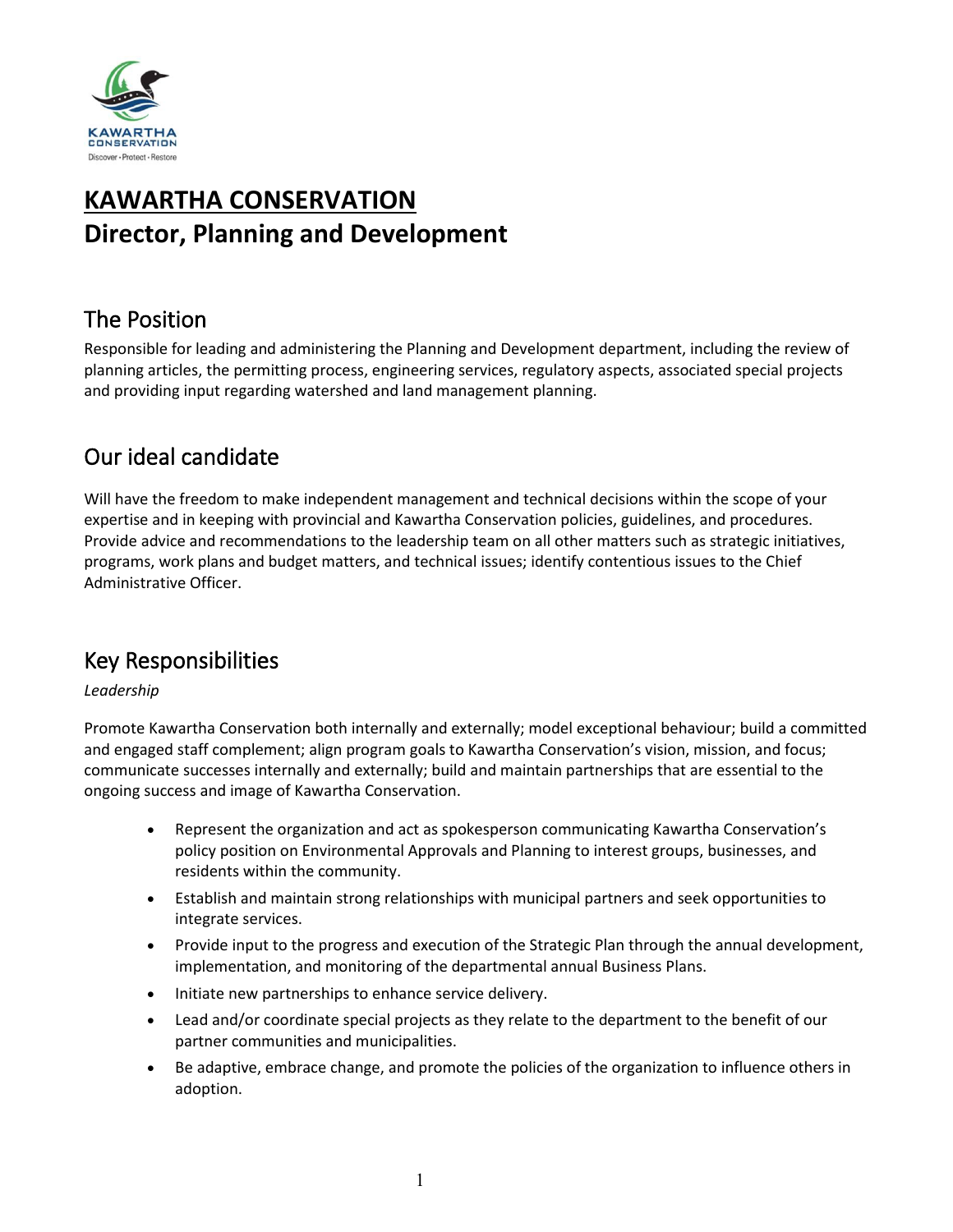

### *Resource and Fiscal Management*

Identify revenues and expenditures for the department's annual budget; ensure that financial and other resources are used effectively to meet the department's objectives that are aligned with Kawartha Conservation's financial objectives; monitor and identify significant variances to budgets; recommend and implement corrective actions as required.

- Accountable for the development, direction, execution and evaluation of programs, policies, and decisions within the department to ensure continued improvement and effective service delivery.
- Demonstrate exemplary customer service; optimize customer service through continuous improvements to departmental processes, tools, and communications.
- Initiate and develop policies and procedures deemed necessary to support the delivery of departmental programs and services.
- Responsible for adherence to fee tracking, invoicing and collection for plan review and regulation articles; recommend new or enhanced fees.
- Coordinate, implements, and project manage special projects including tender writing, contract development, MOUs, agreements, etc.
- Secure adequate resources for success.
- Provide internal customer service to, and integration with other departments as advisable

### *Networking and Relationship Building*

Possess a positive, professional, and credible reputation both internally and externally; utilize networks and working relationships to identify strategic opportunities and potential partnerships; evaluate current networks in order to discover opportunities for expansion to support Kawartha Conservation in meeting strategic objectives and goals; identify and utilize networks or working relationships with decision making capabilities or those that can influence decisions.

- Responsible for report preparation and presentations to the Board of Directors, various committees, municipalities, interest groups and community as directed.
- Attend Board meetings providing Environmental Approvals and Planning advice and guidance, as well as represent Kawartha Conservation at municipal, other government agencies and public meetings
- Participate in municipal and conservation authority working groups, networks, and consultation meetings.

### *Results Oriented*

Focus on desired outcomes by meeting and/or exceeding standards based on past performance, goals and objectives, as well as the performance and/or achievements of others; hold oneself and others accountable for effectively meeting and exceeding organizational and program goals; act as a role model or coach for others to drive positive results; establish challenging goals for oneself and strive to reach and exceed them; hold others accountable for their own goals; prioritize and streamline work to ensure goals are achieved.

• Support, develop, and manage team members in accordance with corporate policies and relevant legislation related to human resources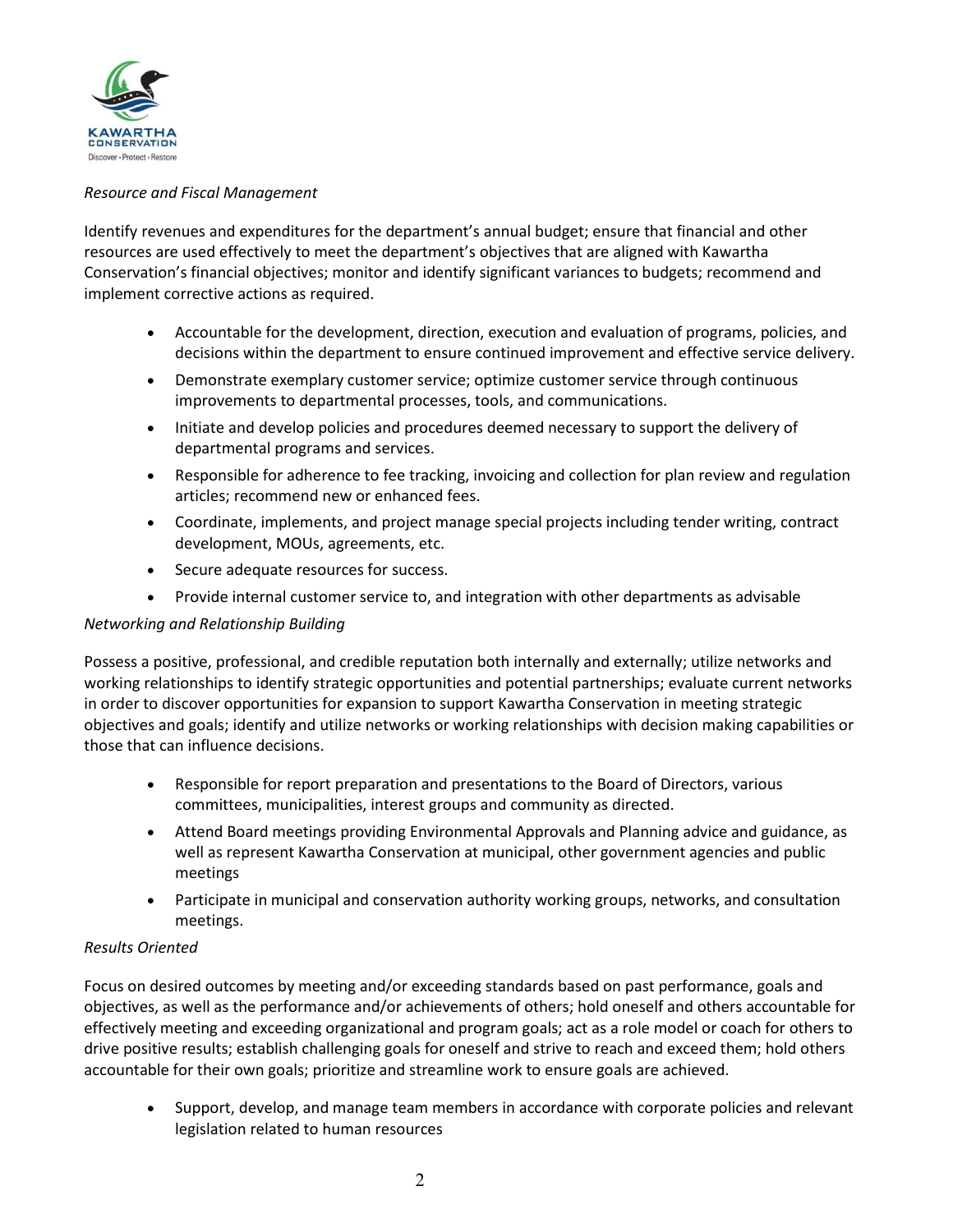

- Coordinate, supervise and provide technical support for the department to ensure alignment with Kawartha Conservation's mandate.
- Supervise and oversee the activities of direct reports to ensure the department achieves its business commitments as set out in the Business Development Plans
- Responsible for staff Performance Reviews, training, mentoring and career enhancement opportunities advancing successful and rewarding careers.

### *Risk Management*

Identify, analyze, plan and respond to internal and external risk factors including security, liability, legislative and confidentiality breaches. Adhere to, enforce and ensure the Health & Safety program is compliant with OHSA and other pertinent laws, regulations, standards and required practices; analyze and develop plans to eliminate or reduce risks to overall organization, assign responsibility, place workplace safety has a top priority, develop contingency plans and continually monitor internal and external risk factors; communicate potential risk situations including action steps and possible impacts to the department and other staff; document all risk events to determine root causes and recommended changes.

- Accountable for the development, implementation, and evaluation of Planning and Regulation programs, policies and procedures relating to the Conservation Authorities Act, Ontario Regulation 182/06, Planning Act, Clean Water Act, and other Provincial and Federal legislation, regulations or plans that impact land use planning and environmental regulation.
- Develop policies and procedures for the purpose of consistent application and conformity to administrative best practices and relevant legislation
- Develop, update, and enforce programs and procedures that address hazards of the jobs performed by the department's staff.
- Keep current and knowledgeable about all applicable Health and Safety legislation to ensure compliance.

### *Technical Expertise*

Possess the knowledge and experience relevant to the responsibilities of the position; identify knowledge gaps and seek out professional development; engage in continuing education and professional networks that elevate your expertise; utilize your expertise in the key functions of your position; transfer knowledge to contribute to the success of others, enhance and advance your professional career. Apply your expertise in the following responsibilities:

- Key management representative to review and respond to land use proposals under the Planning Act including Official Plans, Secondary Plans, Plans of Subdivision/Condominium, Zoning by-laws, and site plans.
- Provide technical advice for development proposals submitted under Section 28 and testimony as may apply to Hearing Tribunals, for hearings under Section 28 of the Conservation Authorities Act, and other boards as may be required.
- Act as a key spokesperson for Kawartha Conservation on planning matters; provision of technical advice and problem-solving assistance to department staff, CAO, and members of the Leadership Team.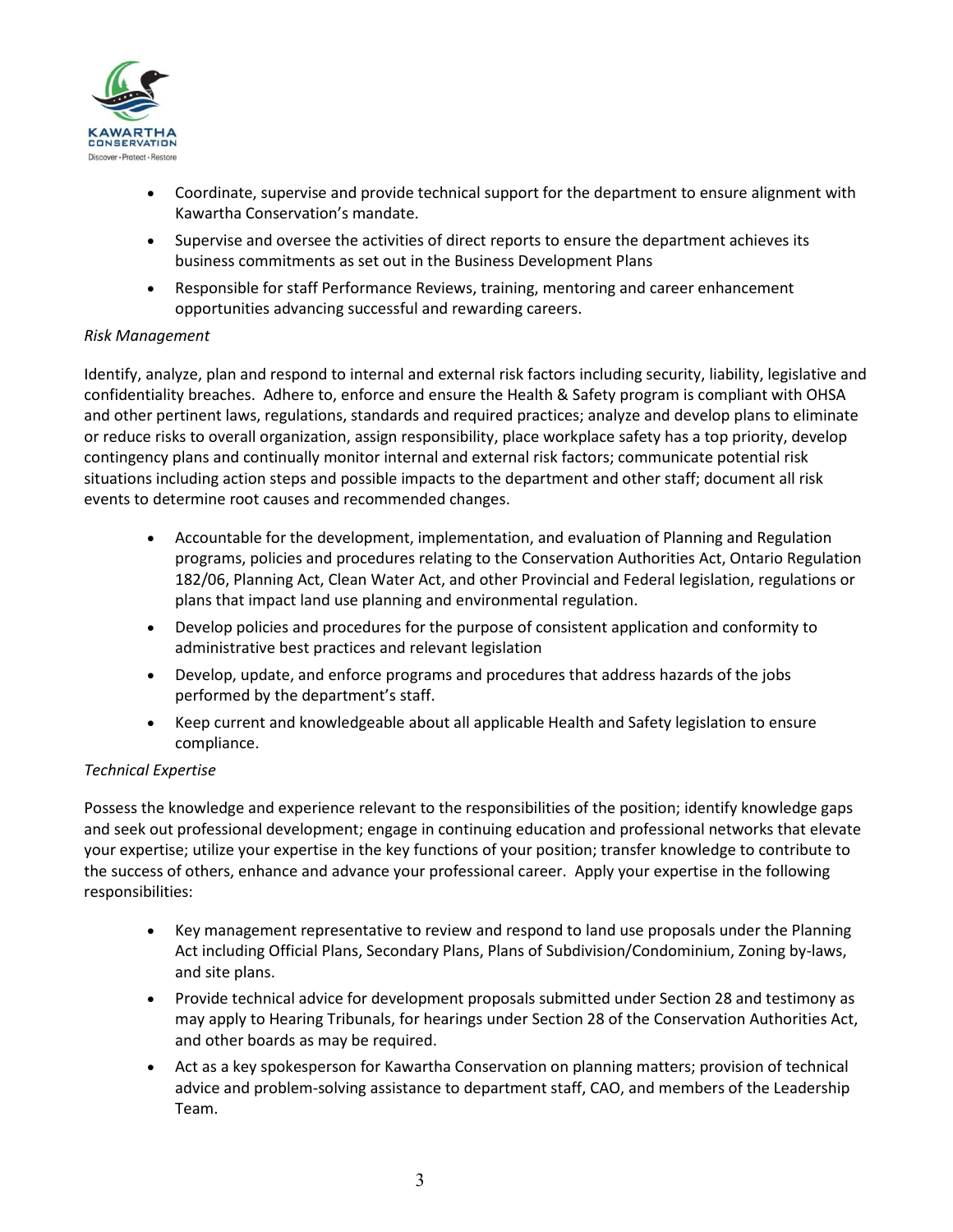

## Skills and Expertise

- University degree in water resources or environmental engineering, Planning, Resource Management, or related disciplines.
- Knowledge of and/or training in municipal planning and environmental management.
- Minimum ten (10) years progressive supervisory experience, preferably in a planning or regulation driven environment
- Experience with project management and the preparation of technical reports and presentations
- Excellent knowledge of provincial planning policies and Conservation Authority regulations
- Excellent knowledge of current water and environmental management principles and technologies, municipal planning, federal, and provincial legislation
- Knowledge of and experience with hydrologic and hydraulic modeling an asset
- Familiarity with administrative and information management processes
- Excellent computer skills, proficient in MS Word, MS Excel, MS Access
- Familiar with workplace legislation such as Employment Standards Act, WSIB, Occupational Health and Safety, Ontario Human Rights Code, and AODA
- OPPI, MCIP or APEO full membership, or the professional designation applicable to the position, is considered an asset.
- Valid M.T.O. driver's license with a clean driving record

### Working Conditions

- Office environment
- Remote work availability in hybrid model
- Public speaking required
- Additional hours may be required to meet deadlines, obligations, attend meetings and special events
- Travel using corporate vehicles
- Significant time will be spent on the computer
- High level of concentration is required
- Long periods of sitting
- High amount of involvement with the public and staff
- Mandatory adherence to safety policies and practices

### Our Core Values

### *Teamwork*

Work cooperatively and effectively with others to reach a common goal; participate actively in group activities fostering a team environment; develop teams that offer a diverse range of perspectives and experience in order to develop plans or actions that consider all factors; value and encourage teamwork through daily actions and by